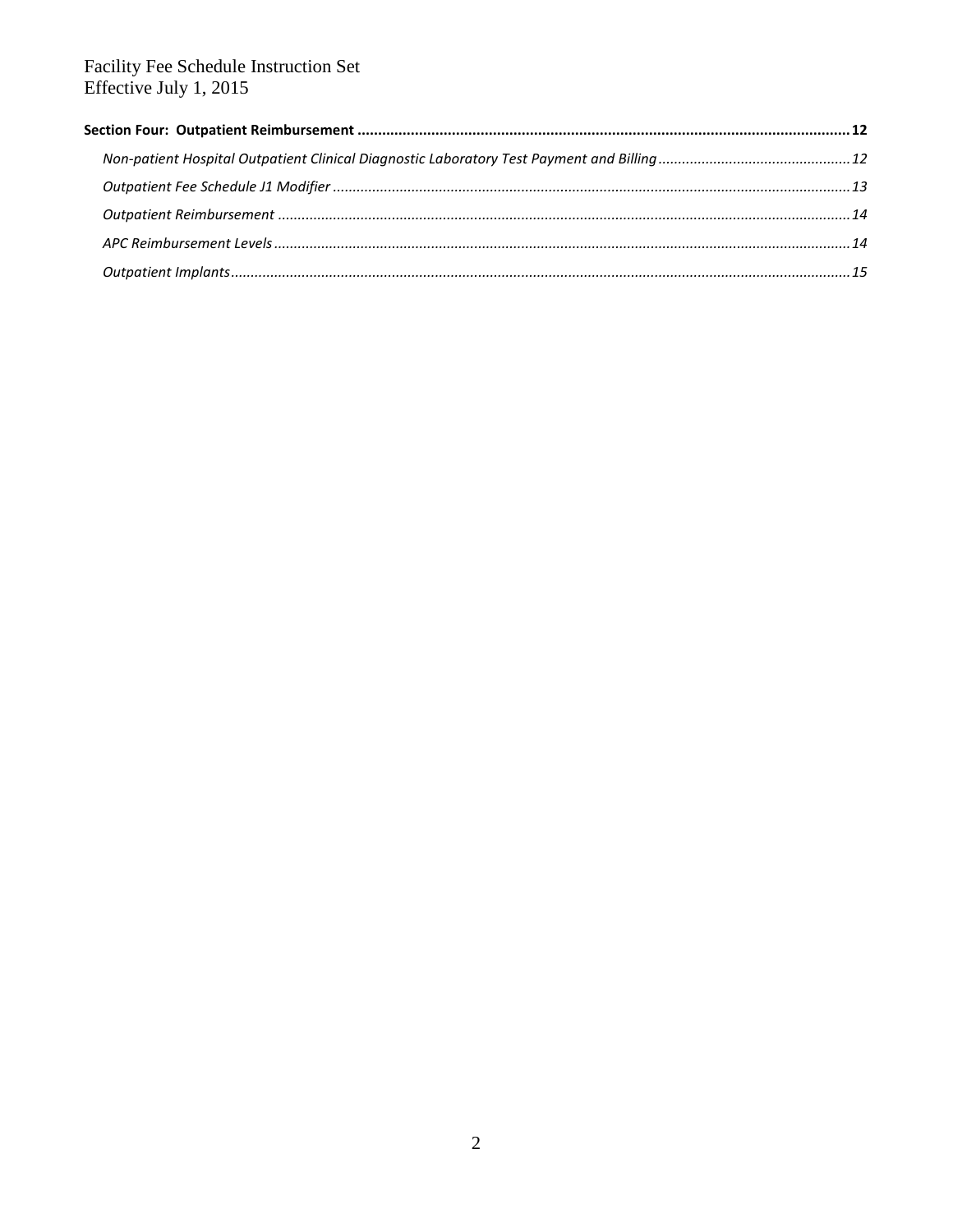# <span id="page-2-0"></span>**Section One: Introduction**

### <span id="page-2-1"></span>*Background*

Montana has adopted some of the codes and processes of the Centers for Medicare and Medicaid Services (CMS), but the Montana Codes Annotated (MCA) and Administrative Rules of Montana (ARM) govern the application of these codes and processes in Montana for Workers' Compensation (WC) reimbursement.

The Montana Facility Fee Schedule is intended to guide the direct reimbursement for two specific types of Montana facilities, namely Acute Care Hospitals and Ambulatory Surgery Centers (ASCs), for WC services provided on and after July 1, 2013.

### <span id="page-2-2"></span>*Related Terminology*

**American Medical Association (AMA)** —The association that develops, updates and publishes the *Physicians Current Procedural Terminology* (CPT) coding system for medical services and procedures (HCPCS Level I codes). CPT codes provide an effective, consistent language for nationwide communication among physicians, insurance payers, and patients.

**Ambulatory Procedure Codes (APC)** —Ambulatory Payment Classification developed by CMS.

**Base Rate**—The base payment rate is divided into a labor-related and non-labor share. The labor-related share is adjusted by the wage index applicable to the area where the hospital is located.

**Category II Codes**-—Temporary sets of codes used for tracking performance measurement on emerging technologies, services, and procedures. These temporary codes are used to document use levels for future setting of RVUs if a given code is converted into a permanent CPT or HCPCS.

**Centers for Medicare and Medicaid Services (CMS)**—The government agency responsible for overseeing and administering the Medicare and Medicaid programs. CMS annually publishes the relative value units (RVUs) known as RBRVS for the reimbursement of medical services. The RBRVS is the basis for reimbursement in Montana for WC medical services and procedures.

**Correct Coding Initiative Edits (CCI Edits)**—CMS codes that assist in correct coding and billing procedures. CCI Edits are posted on the ERD website.

**Cost to Charge Ratio (CCR)—**-A CCR is simply a ratio of the cost divided by the charges and is generally used with acute inpatient or outpatient services. Operating and capital cost-to-charge ratios are computed annually for each hospital based on the latest available settled cost report for the hospital. These ratios can be obtained for the entire facility and broken down by outpatient and inpatient services.

**CPT —** Current Procedural Terminology is a listing of descriptive terms and identifying codes for reporting medical services and procedures performed by providers. CPT is copyrighted by The American Medical Association.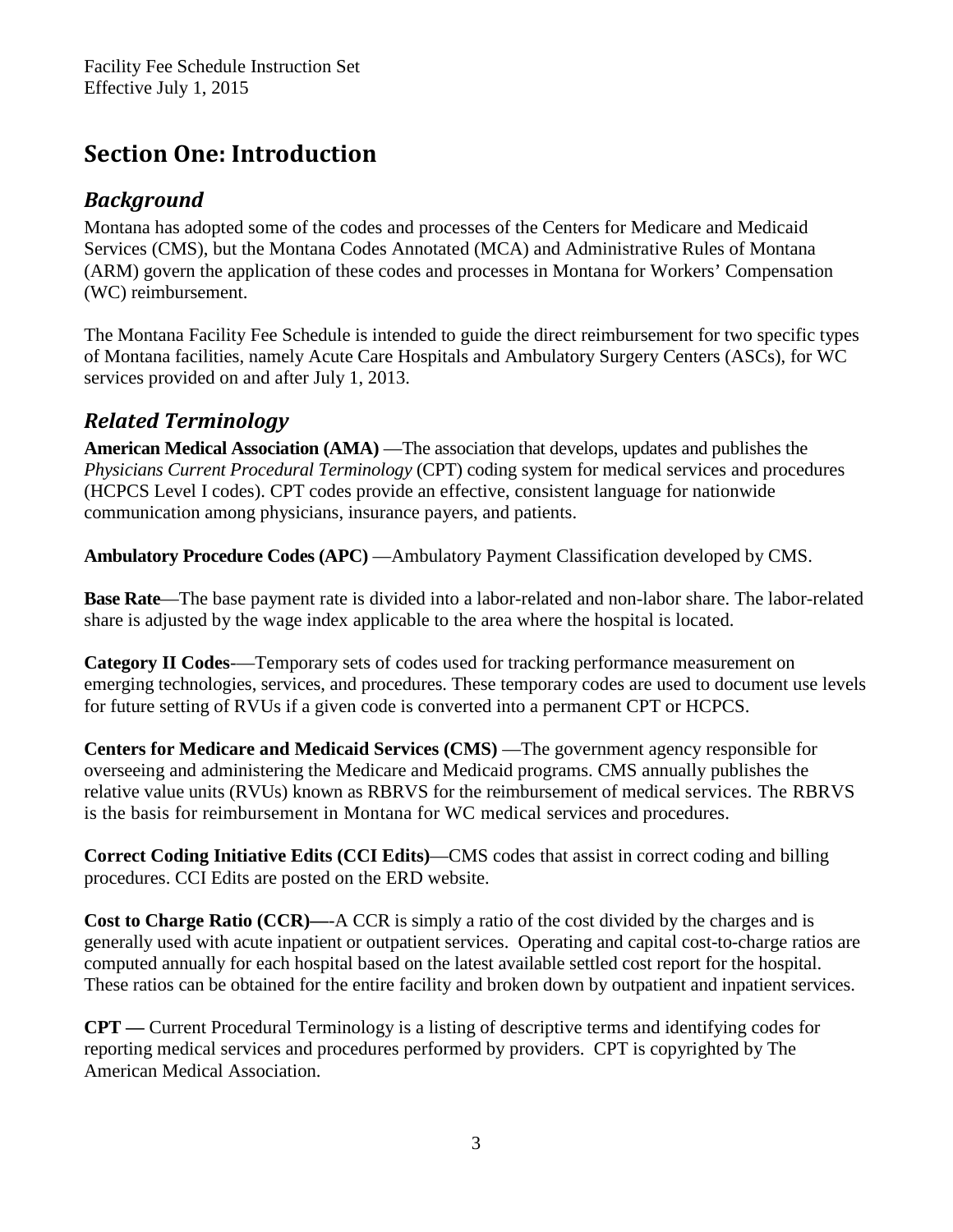**Employment Relations Division (ERD)** — The division within the Montana Department of Labor and Industry responsible for regulation of the Montana workers' compensation system.

**Evaluation and Management Services (E&M)** — Medical services provided to patients that involve visits, examinations and consultations, both in facilities (e.g., hospitals, ambulatory surgery centers, skilled nursing facilities) and at non-facilities (e.g., physician offices, patient's home).

**Facility**—The term as used here is defined in 24.29.1401A, ARM.

**Facility Reimbursement—**The allowed reimbursement for each professional service when that service or procedure is provided in a facility.

**Gap—**Services not covered by Medicare and/or not assigned a relative value in the RBRVS system.

**Gap Code**—Any Level I (CPT) or Level II (HCPCS) code that is not given an RVU by CMS.

**Geometric Mean LOS**—-The geometric mean length of stay (GMLOS) is the national mean length of stay for each diagnostic related grouper (DRG) as determined and published by CMS(Bolt Super Coder).

**HCPCS**—HCPCS is an acronym for Healthcare Common Procedure Coding System. It is a two-tier medical coding system composed of HCPCS Level I (CPT) codes and HCPCS Level II national codes.

**Level I Codes** — The first level of the HCPCS system is the American Medical Association's *Current Procedural Terminology* (CPT) codes. This code set, known universally as *CPT*, reports a broad spectrum of medical procedures and services.

**Level II Codes** — This is the second level of the HCPCS system and is developed by CMS to report services and supplies not found in the CPT system. These Level II national codes are commonly referred to collectively as *HCPCS*.

**Independent Medical Review (IMR):** A request by an interested party for the medical director to review medical records for the medical necessity of a denied service.

**Medical Severity Diagnosis Related Groups (MS-DRG)**—This system classifies facility admissions based on their illness (diagnosis) and the treatment provided. It is assumed that patients with similar illnesses undergoing similar procedures will require similar resources. This payment methodology, therefore, reimburses facilities on a flat-rate basis based on the patient's diagnosis and treatment.

**Medically Unlikely Edits (MUE)**— CMS codes that assist in correct coding and billing procedures. The total number of units that may be billed at each visit is listed in the MUE Values column. MUEs are posted on the ERD website.

**Montana Professional Fee Schedule (MPFS)**—The allowed reimbursement paid to a professional provider for services and procedures provided in a non-facility or facility setting.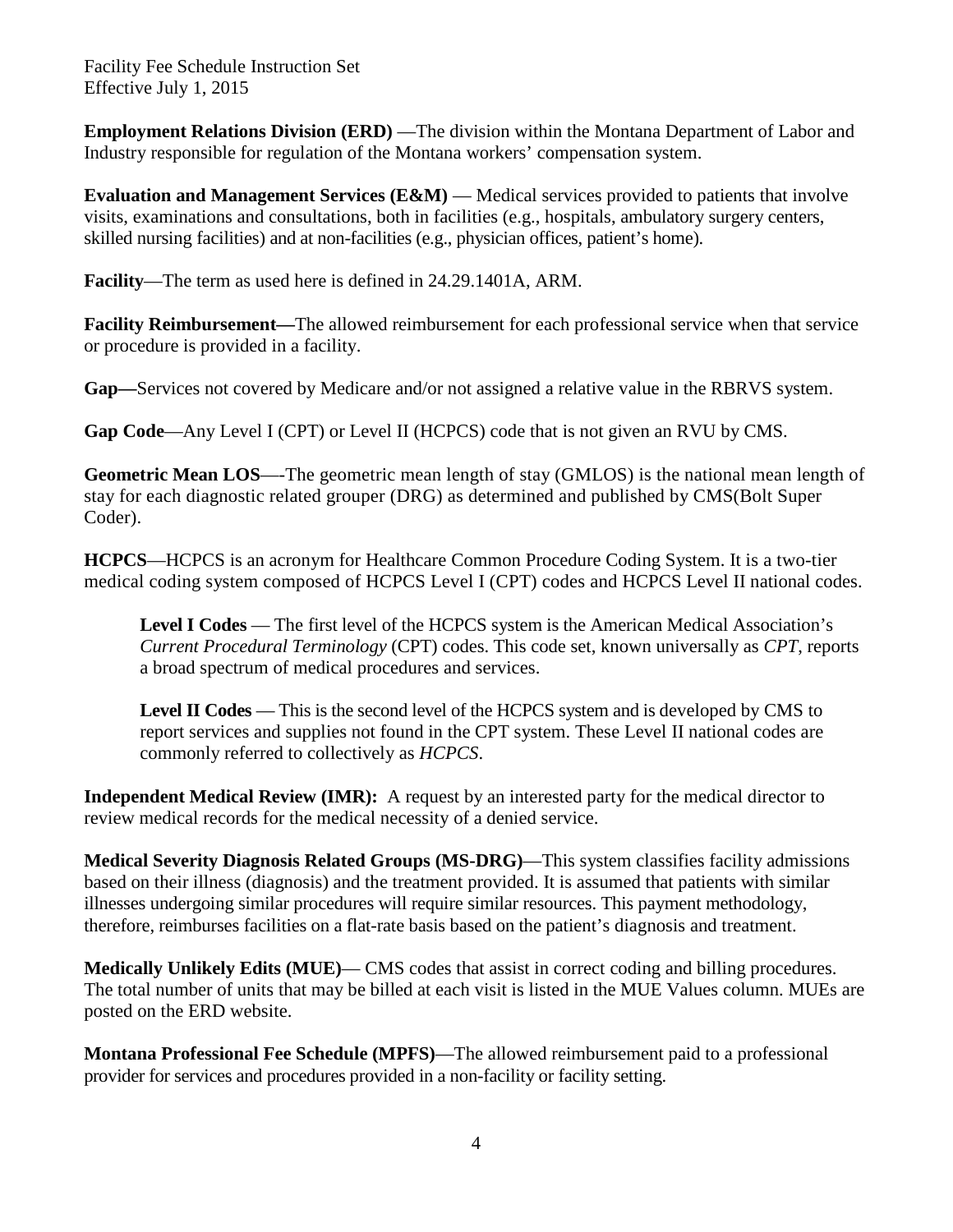**Non-facility**—The term as used here is defined in 24.29.1401A, ARM.

**Relative Value (RV) — RBRVS** ranks each service or procedure based on the relative costs required to provide them. A relative value reflects the cost of providing a specific medical provider's service as compared to the cost of providing all other services and procedures.

**Relative Value Unit (RVU)** — Relative values are expressed in numeric units that represent the unit of measure of the cost of providing a medical service. Those services that have greater costs have greater relative value units than those services with lower costs.

**Relative Weight**— The weight assigned by Medicare to APC codes which measure the resource requirements of the service and is based on the median cost of services

**Resource Based Relative Value Scale (RBRVS)** —Payment schedule based on the relative values of services provided. The RBRVS system ranks services according to the relative costs required to provide them. These costs are defined in terms of units, with more complex, more time-consuming services having higher unit values than less complex, less time-consuming services. Furthermore, each service is compared to all other medical services so that each service is given a value that reflects its cost when compared to all other medical services.

**Status Indicator Codes**— CMS codes which assist in the calculation of reimbursements for services and supplies. The codes are listed on the ERD website.

**Usual and Customary Charge (U&C)**—"Usual and Customary Charge" means the regular medical charge that a facility or individual medical provider bills for the service or procedure provided to any non-WC patient.

**Weight**—A relative weight reflects the expected relative costliness of inpatient treatment for patients in a MS-DRG group

**Workers' Compensation (WC) —** A system that provides wage-loss and medical benefits to a worker suffering from a work-related injury or disease.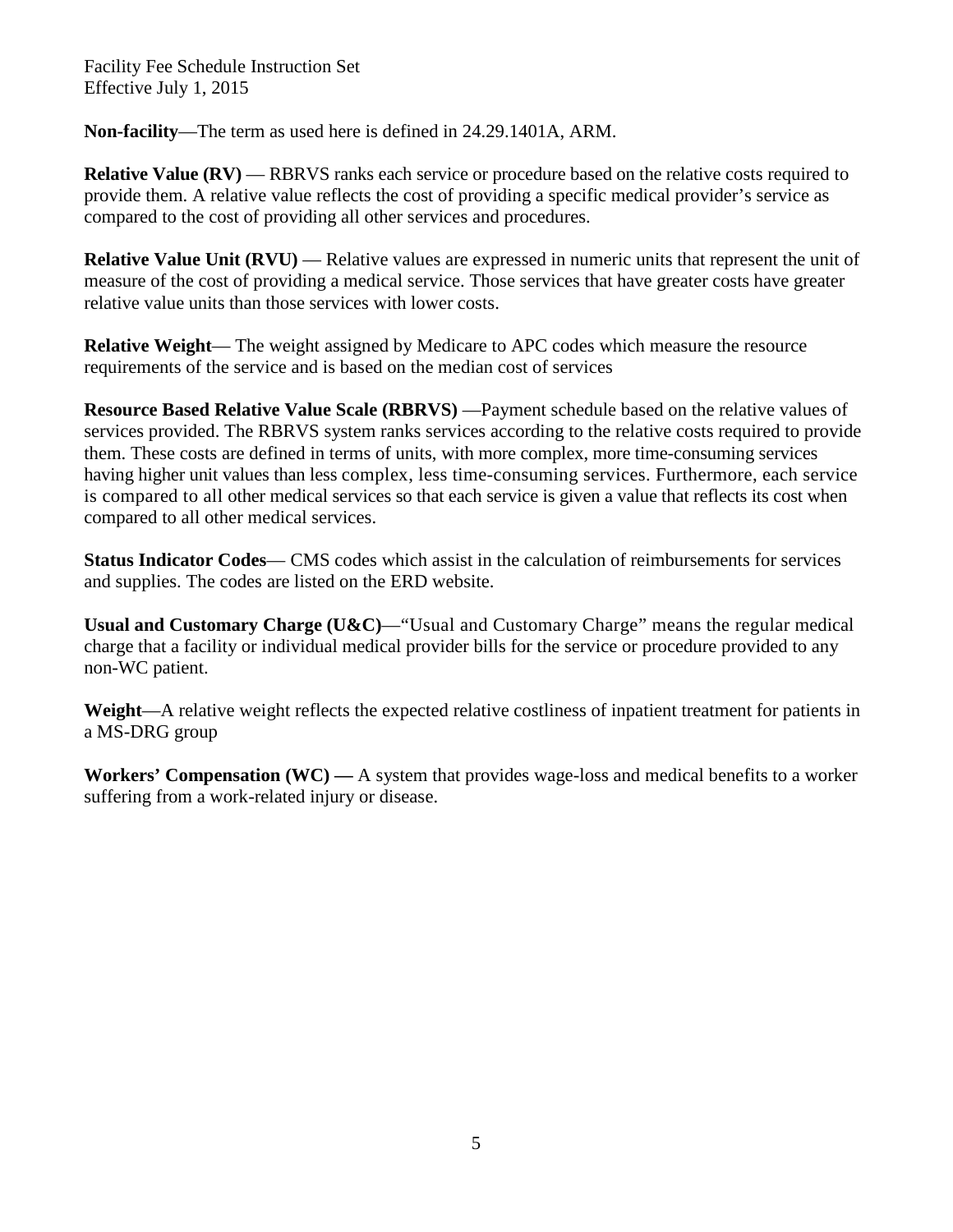### <span id="page-5-0"></span>*Components in Montana WC Facility Fee Schedule*

#### **A. The Montana Hospital Inpatient Services MS-DRG Reimbursement Fee Schedule MS-DRG**

The list of MS-DRG codes for inpatient reimbursement.

#### **MS-DRG Title**

Code descriptors.

#### **Geometric**

Geometric Mean Length of Stay.

#### **Weights**

The factor used to multiply by the base rate to determine reimbursement.

#### **Montana Reimbursement Amount**

The reimbursement for each MS-DRG billed by the facility.

#### **B. The Montana Hospital Outpatient and ASC Fee Schedule Organized by APC**

The Montana Hospital Outpatient and ASC Fee Schedule Organized by APC was combined with C below as of July 1, 2015.

#### **C. The Montana Hospital Outpatient and ASC Fee Schedule Organized by CPT/HCPCS HCPCS Code**

The list of HCPCS codes for correct calculation of reimbursement

#### **APC**

The list of APC codes that correlate with the HCPCS codes

#### **SI**

The related Status Indicator code for correct calculation of reimbursement

#### **Relative Weight**

The factor used to multiply by the base rate to determine reimbursement.

#### **MT Hospital Rate**

The reimbursement for services provided in an outpatient hospital setting

#### **MT ASC Rate**

The reimbursement for services provided in an ambulatory surgical center.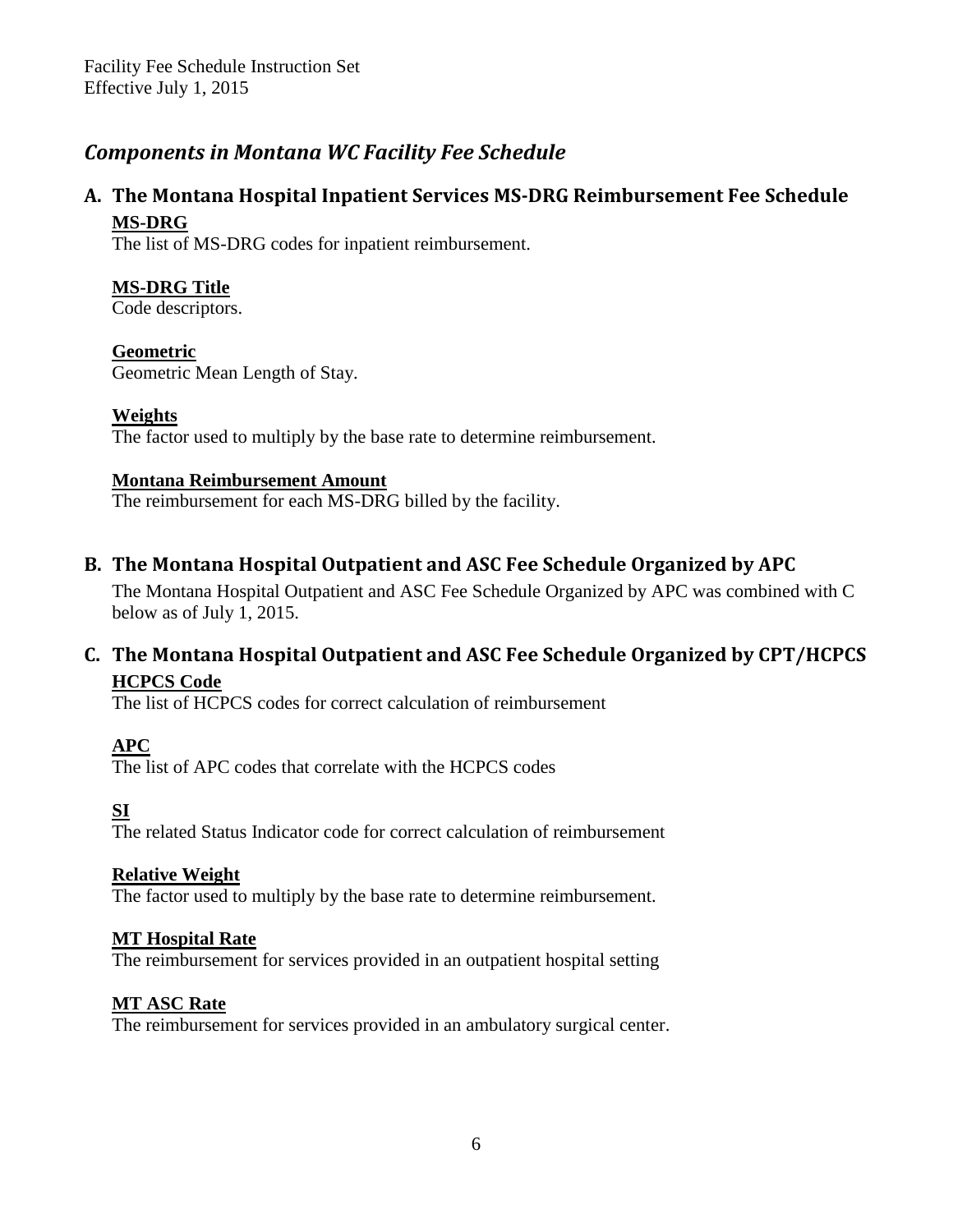#### **C.1 Organized by Code on Dental Procedures and Nomenclature (CDT)**

The reimbursement for facility charges for dental procedures.

#### **D. The Montana Ambulance Fee Schedule**

#### **HCPCS**

The list of HCPCS codes for correct calculation of reimbursement.

#### **Descriptors**

The descriptions of the HCPCS codes for ambulance services.

#### **WC Urban Base Rate**

The rates for Missoula, Great Falls and Billings, excluding air ambulance

#### **WC Rural Base Rate**

The rates for the remainder of the state, excluding air ambulance.

#### **Rural Ground Miles**

The rate of reimbursement for ground or air mileage.

#### **E. The Montana CCI Code Edits Listing**

CMS codes that assist in correct coding and billing procedures. If a code descriptor of a HCPCS/CPT code includes the phrase "separate procedure," the procedure is subject to CCI edits.

#### **Column 1**

CPT code

#### **Column 2**

CPT code

#### **Column 3**

Effective date of Column 1/Column 2 CPT code combination

#### **Column 4**

Termination date of Column 1/Column 2 CPT code combination. An asterisk indicates no termination date.

#### **Column 5**

A code indicating the applicability: 0= not allowed; 1=allowed; 9=not applicable.

#### **F. Medically Unlikely Edits (MUEs)**

CMS codes that assist in correct coding and billing procedures. This lists the total number of units that are possible for each visit.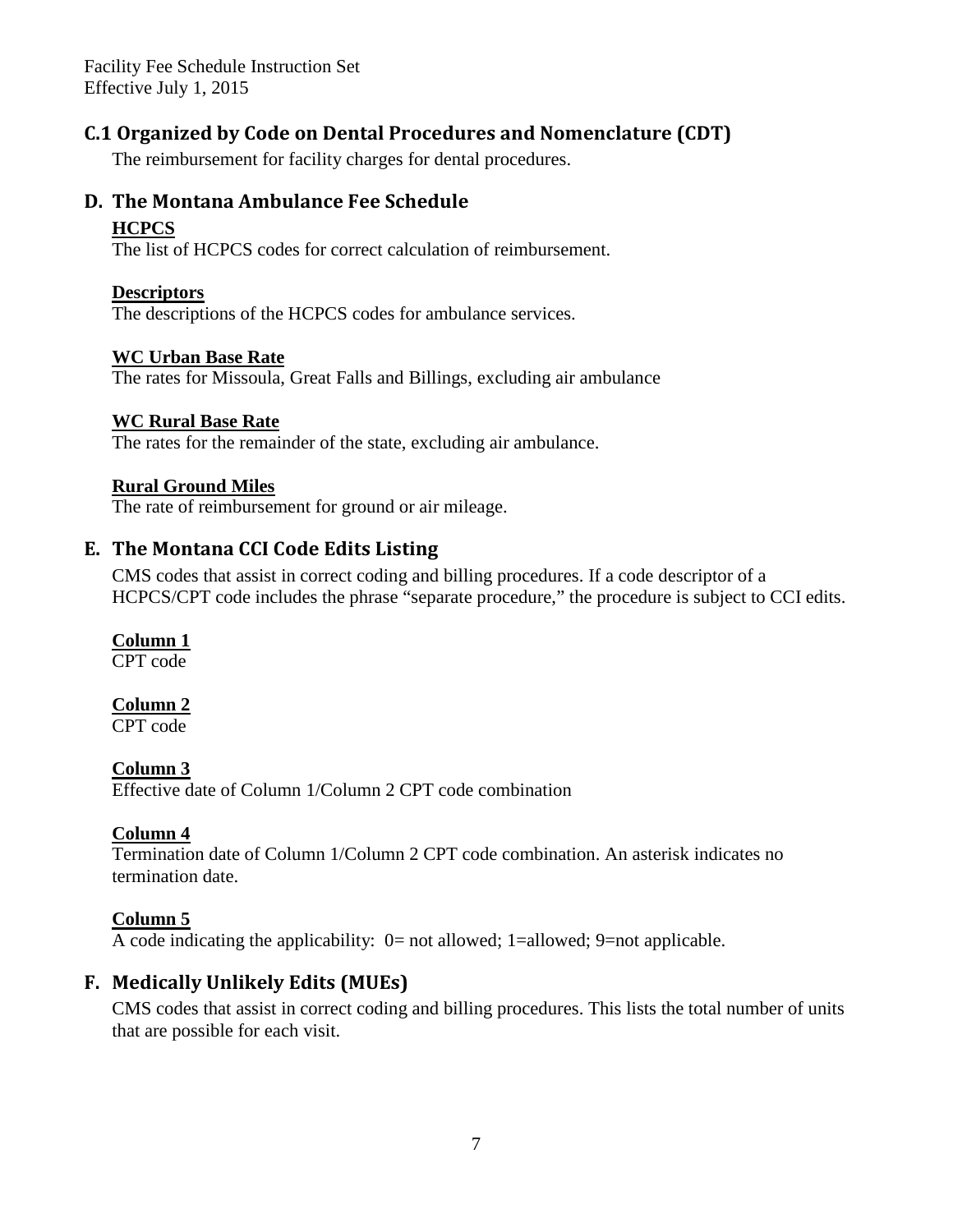#### **G. The Montana CCR and other Montana CCR-based Calculations**

A list of the cost to charge ratios (CCR), formerly Ratio of Cost to Charge (RCC), for the regulated hospitals in Montana as determined by CMS.

#### **H. The Montana Status Indicator Codes**

A list of the status indicator codes that apply to the Montana WC Facility Fee Schedule

#### **I. Place of Service Codes**

CMS codes indicating where the service was provided.

#### **J. Modifiers**

CMS codes indicating different services provided by the medical provider.

### <span id="page-7-0"></span>*[Facility](http://erd.dli.mt.gov/workers-comp-claims-assistance/medical-regulations/montana-facility-fee-schedule/19-erd/workers-comp-study-project/269-montana-facility-fee-schedule-archives.html) Fee Schedule Archives*

Past facility fee schedules and instruction sets are posted on the ERD website.

### <span id="page-7-1"></span>*Clarifications*

Department clarifications regarding the facility fee schedule and the professional fee schedule currently in place.

# <span id="page-7-2"></span>**Section Two: General Instructions**

#### <span id="page-7-3"></span>*Ambulance Services*

The Montana Ambulance Fee Schedule can be found within the Montana Facility Fee Schedule. "Urban areas" in Montana are defined as Billings, Great Falls, and Missoula.

The point of pickup determines whether rural mileage is applied to the ambulance transport services.

The State of Montana does not have the authority to set a fee schedule rate for Air Ambulances on workers' compensation patients who have their operating authority through the Federal Department of Transportation (Airline Deregulation Act of 1978 (ADA)). State of Montana administrative rules are preempted by federal law 49 USC 41713(b). Air ambulances that are regulated by federal law will be paid at the usual and customary charge for the carrier.

### <span id="page-7-4"></span>*CCI (Correct Coding Initiative) Edits*

These will assist providers and insurers to understand how to reimburse when multiple codes are involved. CCI edits are on the ERD website.

### <span id="page-7-5"></span>*Drug Screens*

Drug screens performed by a provider that is a CLIA waived test or of moderate complexity per patient encounter must bill using G0434 for one unit. This includes tests such as dipsticks, cups,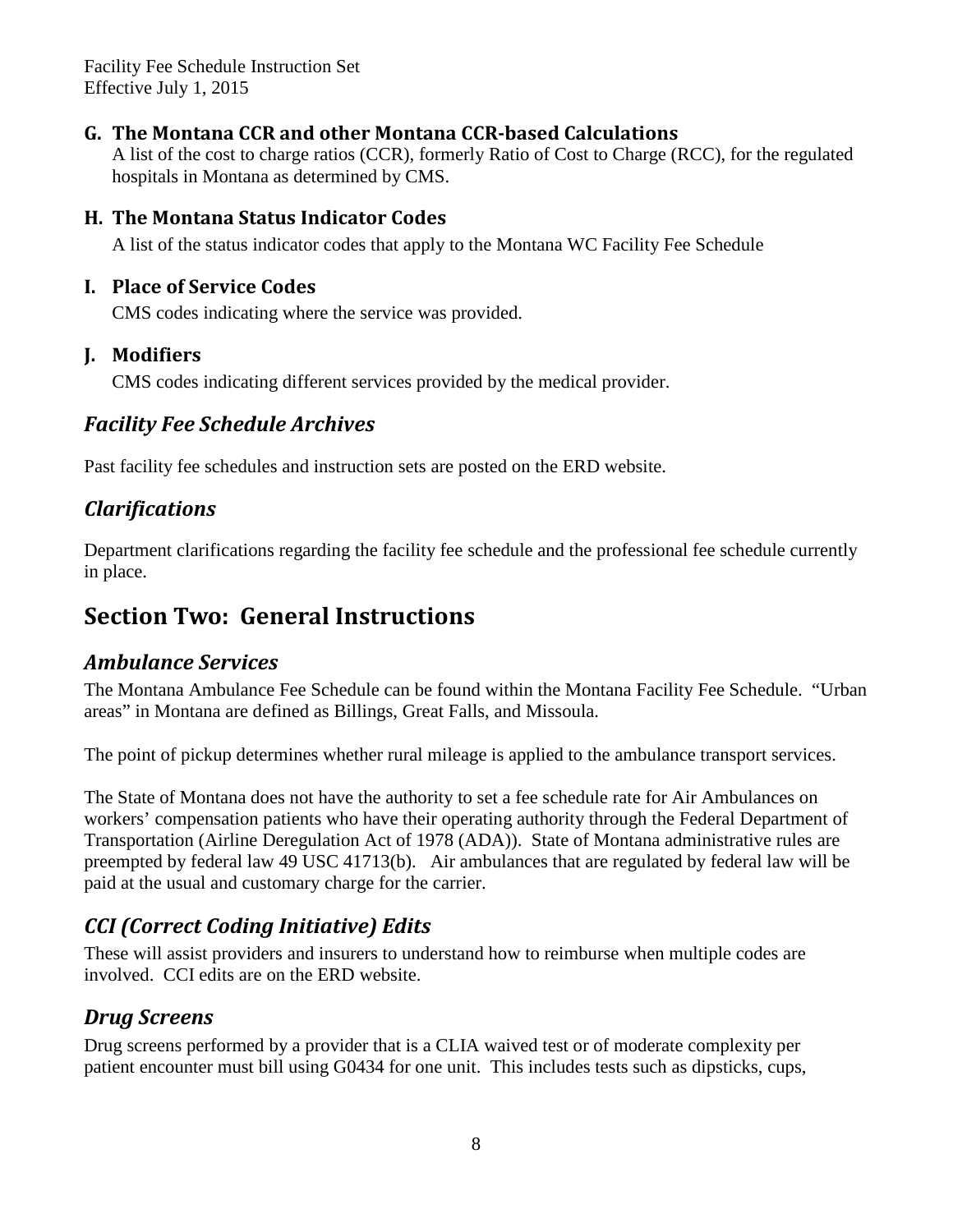cassettes, and cards that are interpreted visually, with the assistance of a scanner, or are read utilizing a moderately complex reader device outside the instrumented laboratory setting.

Immunoassay (qualitative) drug screens performed by a provider that is a CLIA test in an instrumented laboratory setting and is a high complexity method per patient encounter must bill using G0431 for one unit. Laboratories billing G0431 must not append the QW modifier to the claim lines.

The following chart reflects Medicare's interpretation of the terms for type of drug test.

| <b>TERM</b>              | <b>GENERAL PURPOSE IN CLINICAL DRUGS OF ABUSE TESTING</b>                            |  |
|--------------------------|--------------------------------------------------------------------------------------|--|
| <b>Qualitative Drug</b>  | Used to determine the presence or absence of drug or drug metabolite (drug class)    |  |
| <b>Testing</b>           | in the sample. The test result may be expressed as negative or positive (non-        |  |
|                          | numerical) or as a semi-quantitative result.                                         |  |
| <b>Quantitative Drug</b> | Used when it is medically necessary to determine the specific quantity of drug or    |  |
| <b>Testing</b>           | drug metabojlite present in the sample. The test result is expressed in              |  |
|                          | concentration. Medicare considers this definitive testing.                           |  |
| <b>Confirmation</b>      | Used to confirm the presence of illicit drug(s) following an initial, presumptive    |  |
| <b>Testing</b>           | positive, screening result. This confirmation prevents a clinician from relying on a |  |
|                          | false positive result.                                                               |  |

### <span id="page-8-0"></span>*Facility Billing*

The nationally utilized medical billing form UB04 will be used by providers for facility charges when requesting reimbursement.

### <span id="page-8-1"></span>*Independent Medical Review by the Department*

A form for the Independent Medical Review (IMR) must be filled out and sent to the department along with the medical records or available evidence-based documentation that support the treatment recommendations. The IMR request form is posted on the ERD website.

### <span id="page-8-2"></span>*Medical Review and Utilization and Treatment Review by Insurers*

Insurers will conduct any reviews on a post-payment basis only. Insurer may request providers to submit supporting documentation for services provided. However, if the claim is not paid within 30 days of receipt of the claim by the insurer, the provider may assess a 1% interest payment penalty per month or portion of the month using the Montana unique code MT005. Refer to 24.29.1402 ARM for the additional details.

### <span id="page-8-3"></span>*Medical Services Rendered in a Facility by a Professional Provider*

Professional medical procedures, services and supplies provided by a facility are to be reimbursed under the professional fee schedule rate under the **facility reimbursement** column. The medical bills for these providers will be billed on the most current version of the CMS 1500.

Exception to this is PT, OT, ST providers may bill on the UB04 for outpatient services provided in a hospital outpatient setting. Providers may not bill on the CMS 1500 for additional professional reimbursement under the Montana Professional Fee Schedule.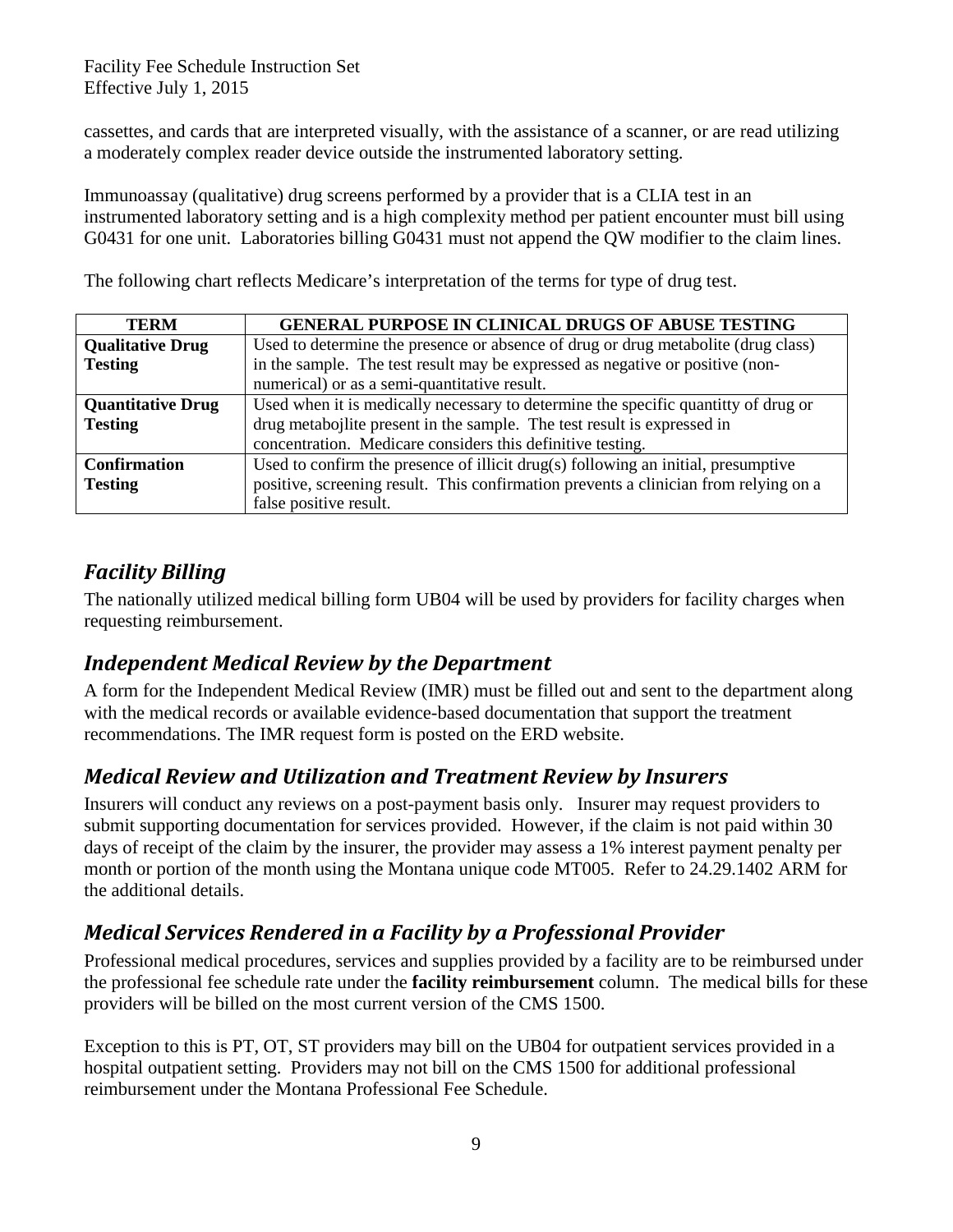A total of eight units of active and passive therapy may be billed in each session. If active therapy and/or passive therapy is being applied, only one unit of a passive modality may be included in the eight units.

Passive modalities are a variety of treatment tools used by therapists to decrease pain, inflammation, and treat muscle strains. For example, hot/cold packs, electrical stimulation, iontophoresis, etc., are considered passive modalities. However, joint mobilization is a passive therapy and is not considered a passive modality and is not limited to the one unit for a passive modality.

If passive therapy which includes passive modalities as listed in the MT Guidelines is the only treatment being provided, the provider may bill up to -four units in one session.

CPT code 97750 for the Functional Capacity Exam which is a special report is not considered an active therapy, passive therapy or a passive modality.

### <span id="page-9-0"></span>*Medical Services Rendered Outside a Facility by a Professional Provider*

Medical professionals providing services, supplies and procedures in their offices and clinics are to be reimbursed at the rate for those services listed in the Montana Professional Fee Schedule. These services will be billed on a CMS1500.

### <span id="page-9-1"></span>*Medically Unlikely Edits (MUEs)*

These edits will further assist providers and insurers in determining acceptable units of service. MUEs are posted on the ERD website.

### <span id="page-9-2"></span>*Multiple Procedures*

The multiple payment reduction for diagnostic imaging services applies to multiple services furnished by the same provider to the same patient in the same session on the same day.

| <b>Professional Component</b>                  |     |
|------------------------------------------------|-----|
| First subsequent procedure                     | 75% |
| Second subsequent procedure                    | 50% |
| Third and all additional subsequent procedures | 25% |
| <b>Technical Component</b>                     |     |
| First subsequent procedure                     | 50% |
| Second and all subsequent procedures           | 25% |

The multiple procedure reduction for other services in the outpatient fee schedules applies to multiple services furnished by the same provider to the same patient in the same session on the same day.

| First subsequent procedure  | 50% |
|-----------------------------|-----|
| Second subsequent procedure | 25% |

#### <span id="page-9-3"></span>*New Codes*

If no rate is listed and the facility code is not otherwise included in the Montana Facility Fee Schedule or the administrative rules, the service will be paid at 75% of the provider's usual and customary charge.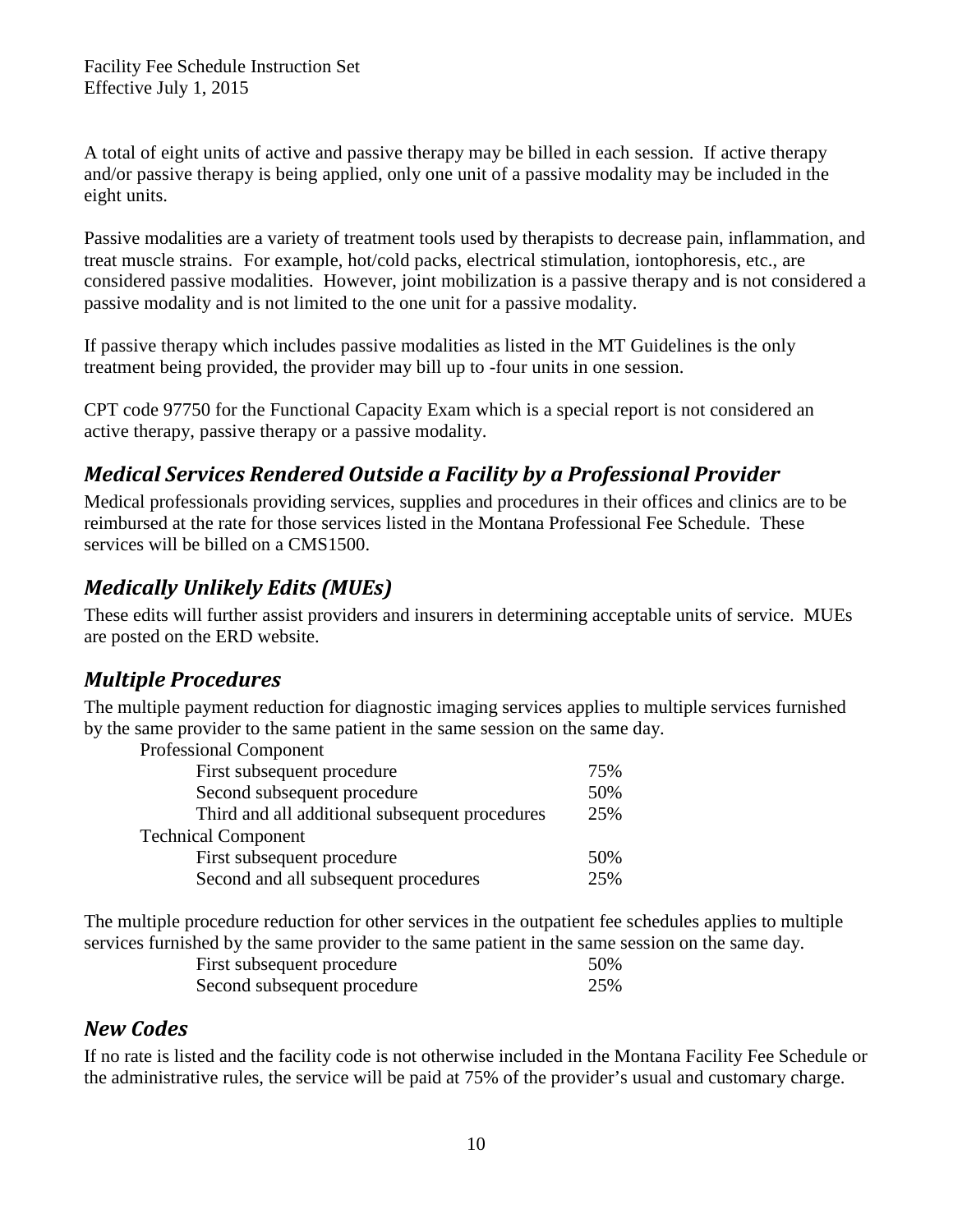New codes will be paid at 75% usual and customary until the new code is incorporated into the fee schedule.

### <span id="page-10-0"></span>*Outliers*

Payment made to hospitals in addition to the basic prospective payments for inpatient cases incurring extraordinarily high costs. This additional payment known as an "Outlier" is designed to protect the hospital from large financial losses due to unusually expensive cases. Implants are excluded from outlier calculations.

### <span id="page-10-1"></span>*Status Code Indicators (SI)*

SI codes will be used to calculate reimbursements for services and supplies. The codes are listed on the ERD website. Refer to Section Four: Outpatient Reimbursement for payment of new J1 code.

### <span id="page-10-2"></span>*Usual and Customary*

In Montana, Usual and Customary means the provider's normal charges for service, and does not include state or regional database information purporting to be usual and customary.

# <span id="page-10-3"></span>**Section Three: Inpatient (MS-DRG) Reimbursement**

# <span id="page-10-4"></span>*MS-DRG Reimbursement*

MS-DRGs in Montana are reimbursed at the same rate for all Acute Care Hospitals for workers' compensation medical services. Each MS-DRG is given a relative weight based on its relative complexity and use of resources. The Montana base rate effective July 1, 2015 is \$8,076. The payment formula is the relative weight multiplied by the base rate.

Unbundling of a grouper code is not allowed. If a provider bills a CPT or HCPCS code and there is a DRG code available, the insurer may pay the reimbursement under the DRG code.

### <span id="page-10-5"></span>*MS-DRG Grouper*

A MS-DRG grouper takes five clinical and demographic data elements as input and generates a corresponding MS-DRG classification code.

# <span id="page-10-6"></span>*Outliers*

Occasionally very high medical costs associated with a particular case, known as outlier costs, may require additional reimbursement to the facility. The threshold for outlier payments is **three time the Montana MS-DRG reimbursement.**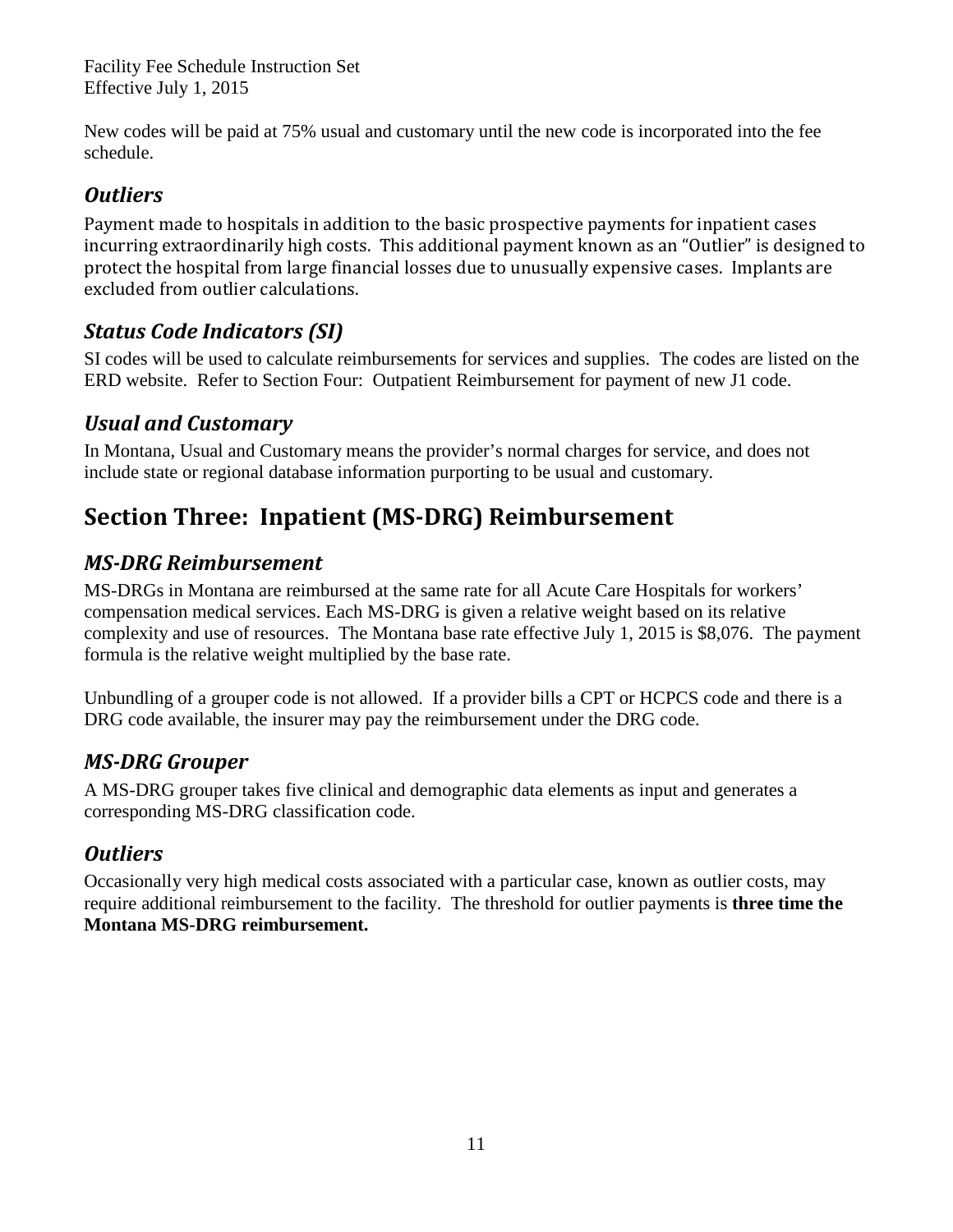| To calculate outliers, use the following formula:<br>[Charges – (MS-DRG reimbursement x 3)] x (CCR plus 15%) = outlier reimbursement |
|--------------------------------------------------------------------------------------------------------------------------------------|
| There is a different CCR (Cost-to-Charge Ratio) for each acute care hospital in Montana.                                             |
| The CCR is listed on the ERD website for each acute care hospital.                                                                   |
|                                                                                                                                      |
| Example:                                                                                                                             |
| Charges are \$100,000 from ABC Hospital                                                                                              |
| MS-DRG reimbursement per the fee schedule is \$25,000                                                                                |
| Outlier threshold is \$75,000. \$25,000 x 3 = \$75,000                                                                               |
| <b>CCR is 0.50</b>                                                                                                                   |
| $(5100,000 - 575,000)$ x $(0.50 + .15)$ = \$16,250.00                                                                                |
| The total reimbursement to ABC Hospital would be $$25,000 + $16,250 = $41,250$                                                       |

### <span id="page-11-0"></span>*Inpatient Implants*

The administrative rules have a special reimbursement process to ensure that injured workers receive the appropriate implant and the hospital or ASC implant costs are appropriately reimbursed.

An implant is an object or device that is made to replace and act as a missing biological structure that is surgically implanted, embedded, inserted, or otherwise applied. The term also includes any related equipment necessary to operate, program, and recharge the implantable.

Implant cost refers to the total cost of all components for a patient. Providers must use the code MT003 to request implant reimbursements separate from the DRG reimbursement. Inpatient Implant Reimbursement:

- 1. Implants costing less than \$10,000 are considered to be bundled into the MS-DRG reimbursement.
- 2. Implants totaling more than \$10,000 may be reimbursed at cost plus 15%
	- a. A copy of the implant invoice is required with the medical bill for reimbursement.
	- b. A copy of the surgical notes with the items implanted must be included in the documentation.
	- c. Shipping and handling costs may be reimbursed at cost only and are not included in the 15% calculation.
	- d. Implant costs from the invoice are excluded from outlier calculations.

# <span id="page-11-1"></span>**Section Four: Outpatient Reimbursement**

### <span id="page-11-2"></span>*Non-patient Hospital Outpatient Clinical Diagnostic Laboratory Test Payment and Billing*

Using Medicare's directives, there are limited circumstances described below in which hospitals can separately bill for outpatient diagnostic laboratory tests. For those specific situations hospitals should use the UB04 claim form and for the bill type in field 4 use the new bill type 14X (141 original bill, 147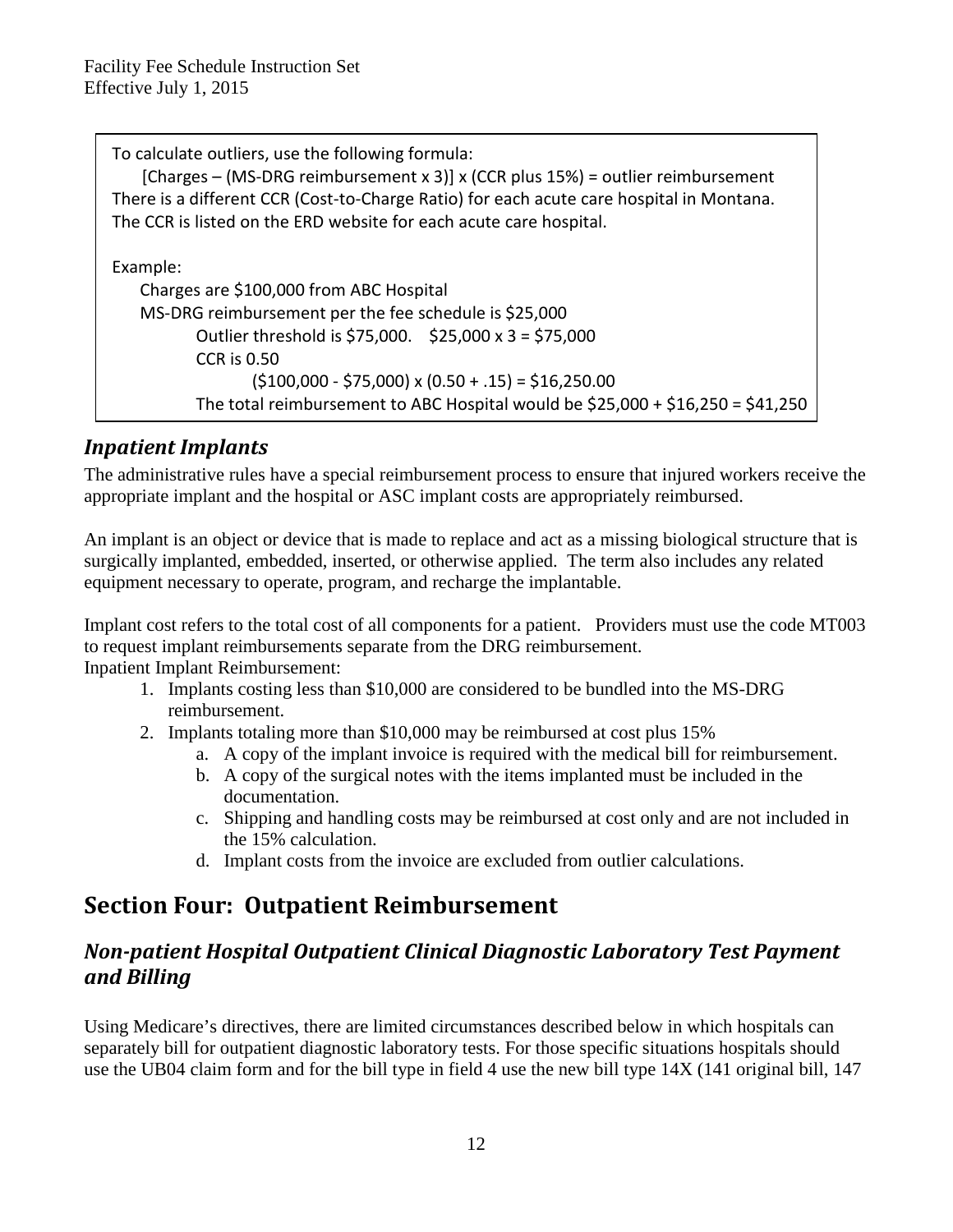corrected claim). This will allow reimbursement for these services using the professional fee schedule in which RVU values are still available.

Laboratory tests using the above bill type must be for a non-patient specimen billed in the following circumstances:

(1) Non-patient laboratory specimen tests; non-patient continues to be defined as an injured worker that is neither an inpatient nor an outpatient of a hospital, but that has a specimen that is submitted for analysis to a hospital and the injured work is not physically present at the hospital;

(2) When the hospital only provides laboratory tests to the injured worker (directly or under arrangement) and the injured worker does not also receive other hospital outpatient services during that same encounter; and

(3) When the hospital provides a laboratory test (directly or under arrangement) during the same encounter as other hospital outpatient services that is clinically unrelated to the other hospital outpatient services, and the laboratory test is ordered by a different practitioner than the practitioner who ordered the other hospital outpatient services provided in the hospital outpatient setting.

In addition, laboratory tests for molecular pathology tests described by CPT codes in the ranges of 81200 through 81383, 81400 through 81408, and 81479 are not packaged and should be billed using bill type 13X.

### <span id="page-12-0"></span>*Outpatient Fee Schedule J1 Modifier*

Using Medicare's guidelines a new modifier has been added to the HCPCS/CPT Outpatient Fee Schedule. The new J1 modifier provides a single payment for a primary service, and payment for all adjunctive services reported on the same claim are packaged into the payment for the primary service.

Claims reporting at least one J1 procedure code will package the following items and services that are not typically packaged under the OPPS:

Major OPPS procedure codes (status indicators P, S, T, V); Lower ranked comprehensive procedure codes (status indicator J1); Non-pass-through drugs and biologicals (status indicator K); Blood products (status indicator R); DME (status indicator Y); and Therapy services (HCPCS codes with status indicator A reported on therapy revenue centers)

The following services are excluded from comprehensive APC packaging:

Brachytherapy sources (status indicator U); Pass-through drugs, biologicals and devices (status indicators G or H); Corneal tissue, CRNA services, and Hepatitis B vaccinations (status indicator F); Influenza and pneumococcal pneumonia vaccine services (status indicator L); Ambulance services; Mammography; and Certain preventive services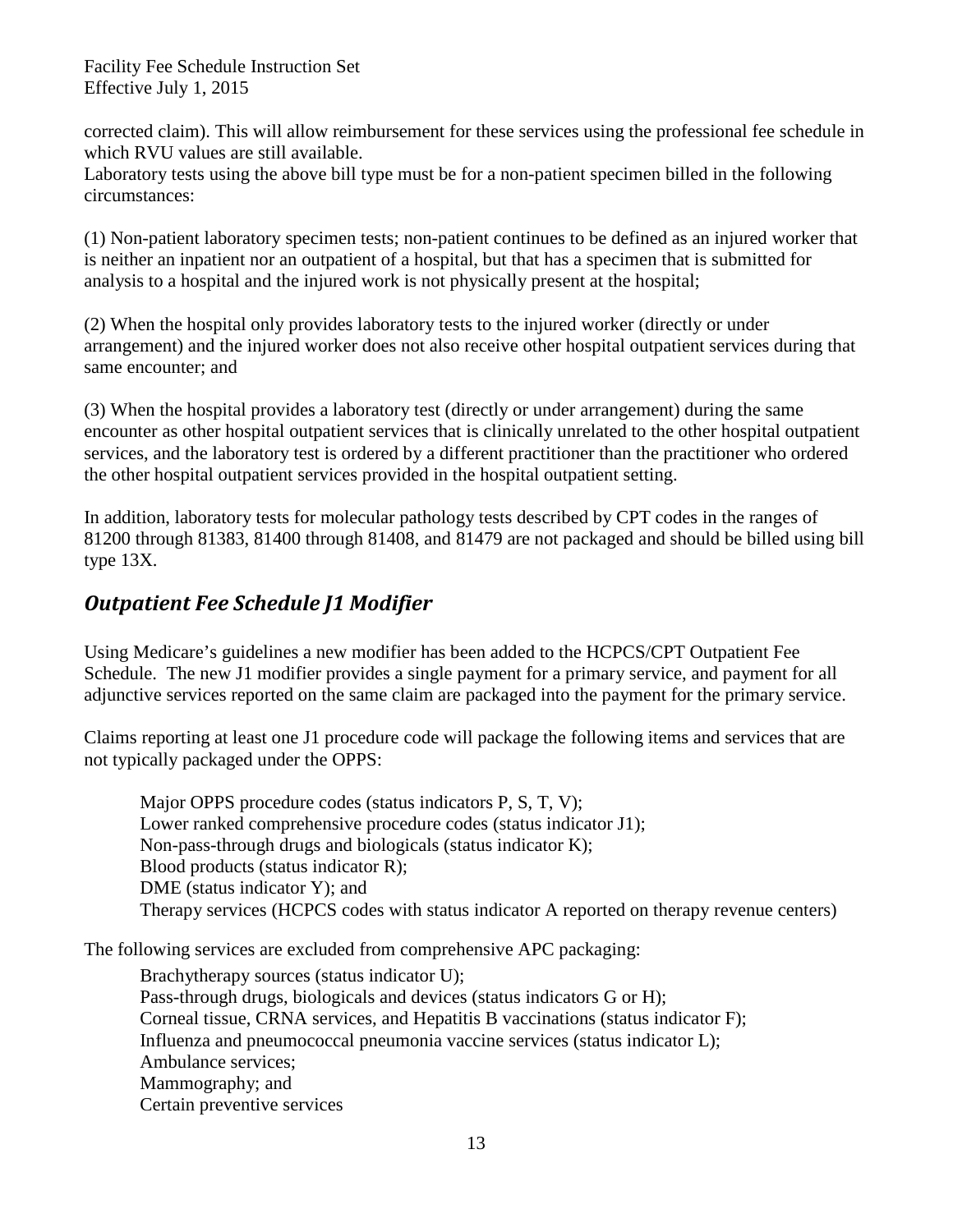The single payment for a comprehensive claim is based on the rate associated with the J1 service. When multiple J1 services are reported on the same claim, the single payment is based on the rate associated with the highest ranking J1 service within the same clinical family. When certain pairs of J1 services (or in certain cases a J1 service and an add-on code) are reported on the same claim, the claim is eligible for a complexity adjustment, which provides a single payment for the claim based on the rate of the next higher comprehensive APC within the same clinical family.

### <span id="page-13-0"></span>*Outpatient Reimbursement*

Outpatient services are payable under CPT/HCPCS codes.

**Physical Therapy, Occupational Therapy, Speech Therapy:** Visits, examinations, consultations, and similar services listed in this section reflect wide variations required in time and skill. Providers should not bill for services performed for less than 8 minutes when only one service is administered in a day. Time intervals are assigned in increments of 15 minutes, beginning with a base of at least 8 minutes (1 unit is  $\geq 8-22$  minutes; 2 units are  $\geq 23-37$  minutes; 3 units are  $\geq 38-52$  minutes, etc.). When more than one service represented by 15-minute timed codes is performed in a single day, the total minutes of service determines the number of timed units billed. Documentation for each aspect of the service performed should be included in the patient record to substantiate the level of service. A total of eight units of active or passive may be billed in each session. Only one unit of the eight may be a passive modality. Passive modalities are a variety of treatment tools used by therapists to decrease pain, inflammation, and treat muscle strains. For example, hot/cold packs, electrical stimulation, iontophoresis, etc., are considered passive modalities.

Joint mobilization is a passive therapy. It is not considered a passive modality and therefore does not fall under the one unit limitation for a passive modality.

If passive therapy includes passive modalities as listed in the MT Guidelines and is the only treatment being provided, the provider may bill up to -four units in one session.

CPT code 97750 for the Functional Capacity Exam which is a special report is not considered an active therapy, passive therapy or a passive modality.

These services when billed on a UB04 are paid at 100% of usual and customary for CAHS and 100% of the facility fee schedule for acute care hospitals regardless of whether there is a designated treating physician or not. They are still subject to the multiple procedures discount.

### <span id="page-13-1"></span>*APC Reimbursement Levels*

Levels of APC reimbursement are different for ASCs than for hospitals. The basic formula for outpatient reimbursement is the base rate times the APC relative weight.

| Hospital outpatient base rate effective July 1, 2014 | \$111.00 |
|------------------------------------------------------|----------|
| ASC base rate effective July 1, 2014                 | \$83.00  |